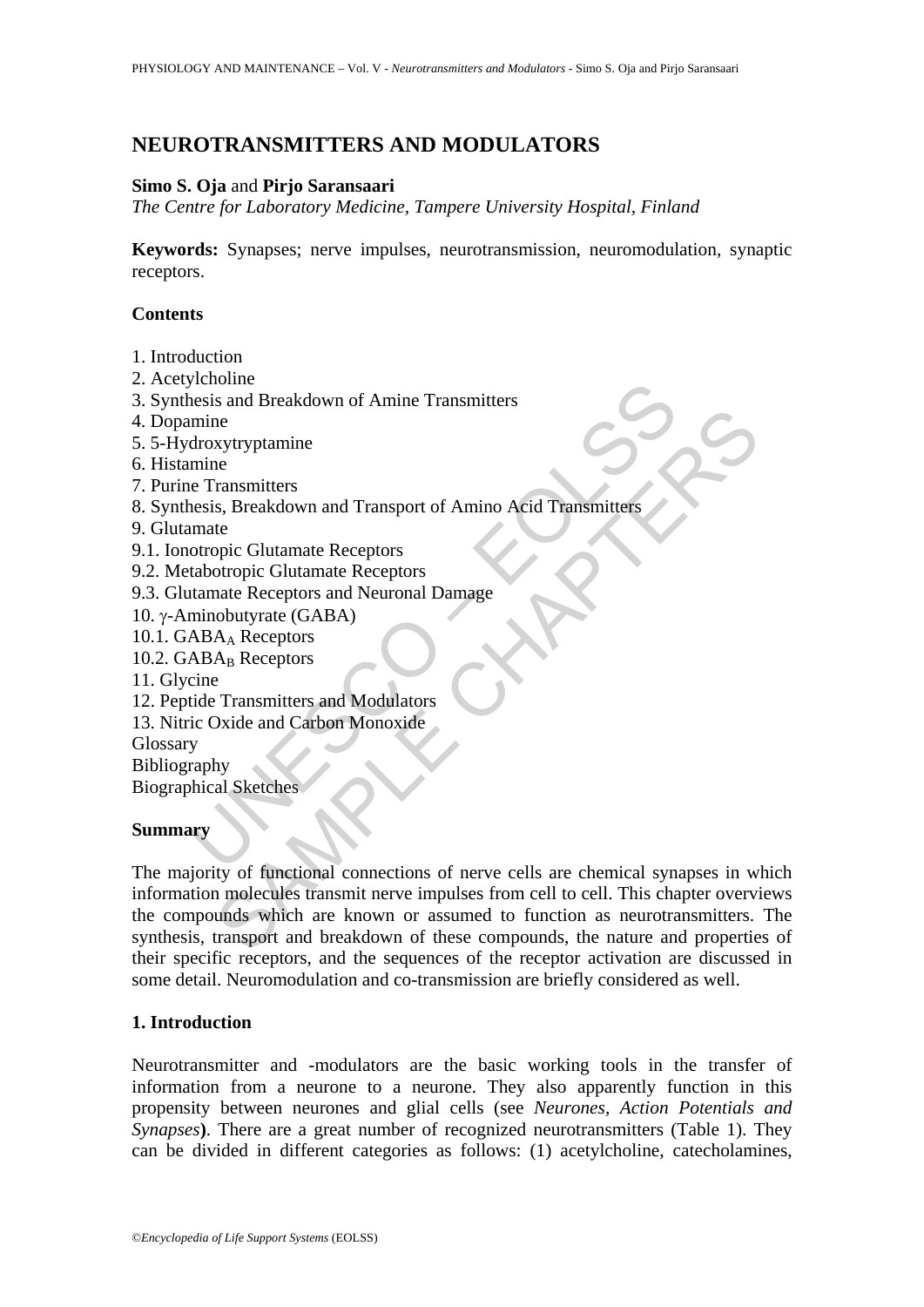histamine and 5-hydroxytryptamine (serotonin), and purines (2) amino acid transmitters, (3) peptides, and (4) unorthodox transmitters, such as nitric oxide and possibly carbon monoxide. Neuropeptides mostly do not act as pure transmitters but rather as neuromodulators controlling the activity of several types of receptors.

| Compound                    | <b>Examples of principal locations of occurrence</b>                           |
|-----------------------------|--------------------------------------------------------------------------------|
| Acetylcholine               | Throughout brain, neuromuscular junctions, autonomic<br>preganglionicterminals |
| Dopamine                    | Striatum, cerebral frontal cortex, limbic system,<br>hypothalamus              |
| Norepineprine               | Several brain regions, sympathetic postganglionic terminals                    |
| Epinephrine                 | Thalamus and hypothalamus                                                      |
| $5-HT$                      | Limbic system, hypothalamus                                                    |
| Histamine                   | Hypothalamus                                                                   |
| Adenosine                   | Hippocampus, cerebral cortex, cerebellum                                       |
| <b>ATP</b>                  | Habenula, autonomic ganglia                                                    |
| Glutamate                   | Throughout brain and spinal cord                                               |
| Aspartate                   | Spinal cord                                                                    |
| Glycine                     | Medulla and spinal cord                                                        |
| <b>GABA</b>                 | Throughout brain and spinal cord                                               |
| Substance P                 | Many parts of brain, nociceptive tracts                                        |
| Somatostatin                | Several brain parts, substantia gelatinosa                                     |
| Oxytocin                    | Posterior pituitary gland, medulla and spinal cord                             |
| Vasopressin                 | Posterior pituitary gland, medulla and spinal cord                             |
| <b>Bradykinin</b>           | Nociceptive pathways                                                           |
| Neurotensin                 | Hypothalamus                                                                   |
| Angiotensin<br>$\mathbf{I}$ | Hypothalamus, amygdala, spinal cord                                            |
| <b>VIP</b>                  | Hypothalamus, cerebral cortex, parasympathetic<br>postganglionic neurones      |
| <b>CCK</b>                  | Hypothalamus and cerebral cortex                                               |
| Gastrin                     | Hypothalamus and medulla                                                       |
| Galanin                     | Hypothalamus and hippocampus                                                   |
| <b>CGRP</b>                 | Medial forebrain bundle, taste pathways                                        |
| Neuropeptide<br>Y           | Hypothalamus and other brain regions                                           |
| Glutathione                 | Throughout brain                                                               |
| NO                          | Throughout brain                                                               |
| CO                          | Several brain regions                                                          |

The above list is not exhaustive since more than 50 short peptides have been shown to be pharmacologically active in nerve cells. On the other hand, the transmitter function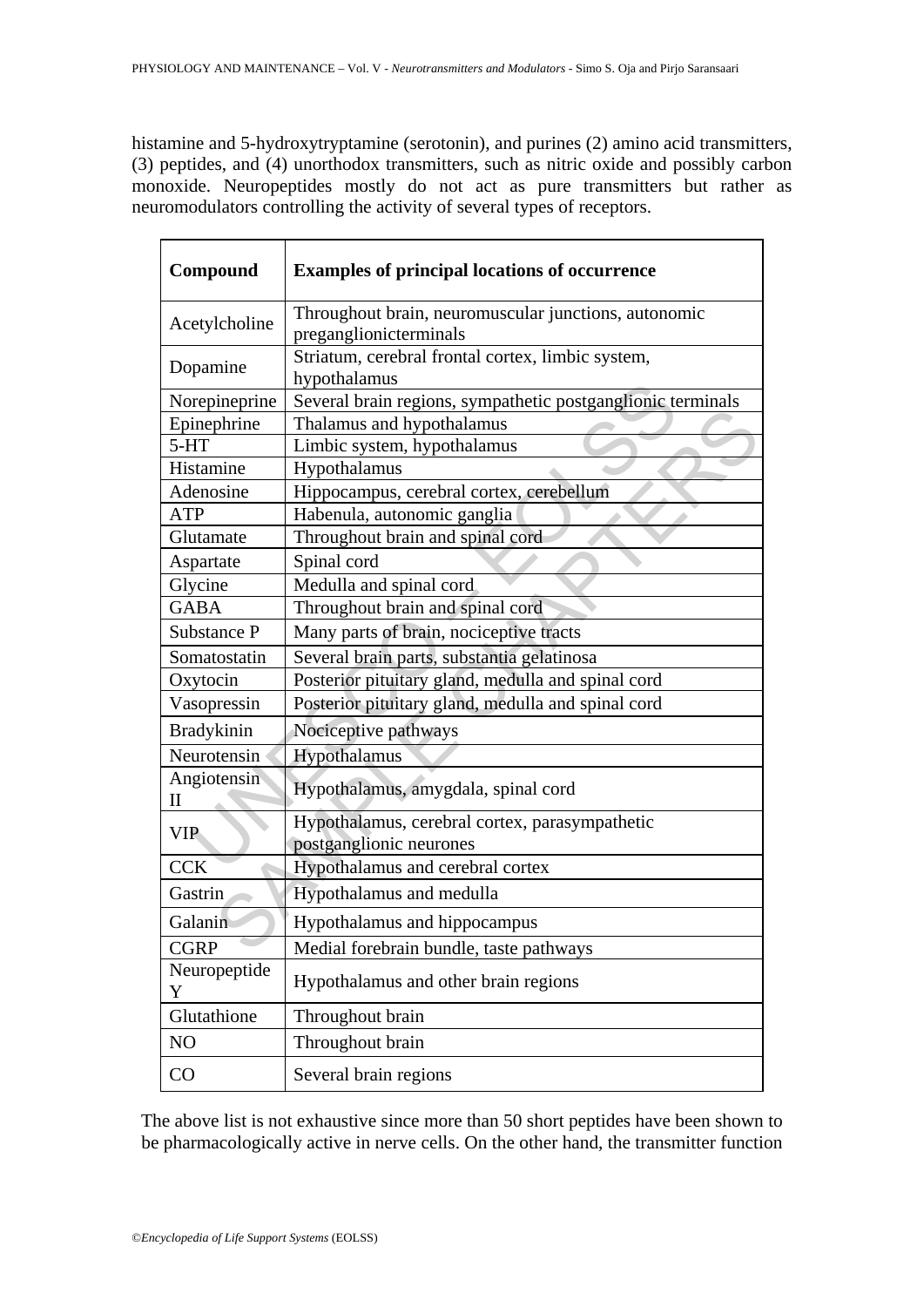of some of the above peptides has not been unequivocally proved. See the text for the full names of the compounds listed as abbreviations.

Table 1. Neurotransmitters and modulators in the mammalian central nervous system.

### **2. Acetylcholine**

be in axions on its way not the solid at the injerationity up<br>seems to be the rate-limiting step in ACh synthesis, even those<br>spossess a high-affinity uptake system for choline. Another<br>system concentrates ACh in the syna The history of acetylcholine (ACh) as a mediator of cellular communication is already almost one hundred years long. ACh is synthesized in the soma of cholinergic neurones by choline acetylase from its immediate precursors, choline and acetyl coenzyme A (Figure 1). Most of ACh in the brain is located in nerve endings but some is also detectable in axons on its way from the soma. The high-affinity uptake system of choline seems to be the rate-limiting step in ACh synthesis, even though cholinergic neurones possess a high-affinity uptake system for choline. Another high-affinity transport system concentrates ACh in the synaptic vesicles. The transporter (VAChT) is already cloned and expressed. A selective inhibitor of VAChT, vesamicol inhibits the vesicular uptake of ACh and also blocks the release of newly synthesized ACh, corroborating thus the assumption that vesicles are the sites of ACh release. The acetylcholine released into synaptic clefts is very rapidly degraded by acetylcholine esterase, which ends in this manner the transmitter action of ACh (Figure 2). In addition to the specific acetylcholine esterase, other acetylcholine esterases, so-called pseudocholine esterases, are widely distributed in the organism. A number of acetylcholine esterase inhibitors are currently used as drugs in clinical practice and some others are powerful insecticides.



Figure 1. Synthesis and breakdown of acetylcholine (ACh).

Initially ACh was found to mimic the responses to parasympathetic nervous stimulation in the heart. Soon it became evident that there are distinct different forms of ACh receptors, which explained the differing responses obtained in different experimental set-ups and test preparations. The initial typing of ACh receptors was pharmacologically based on the effects of two alkaloids, nicotine and muscarine. Atropine was discovered to be an antagonist of the muscarinic type of receptors and d-tubocurarine an antagonist of the nicotinic type. The nicotinic receptor was also the first transmitter receptor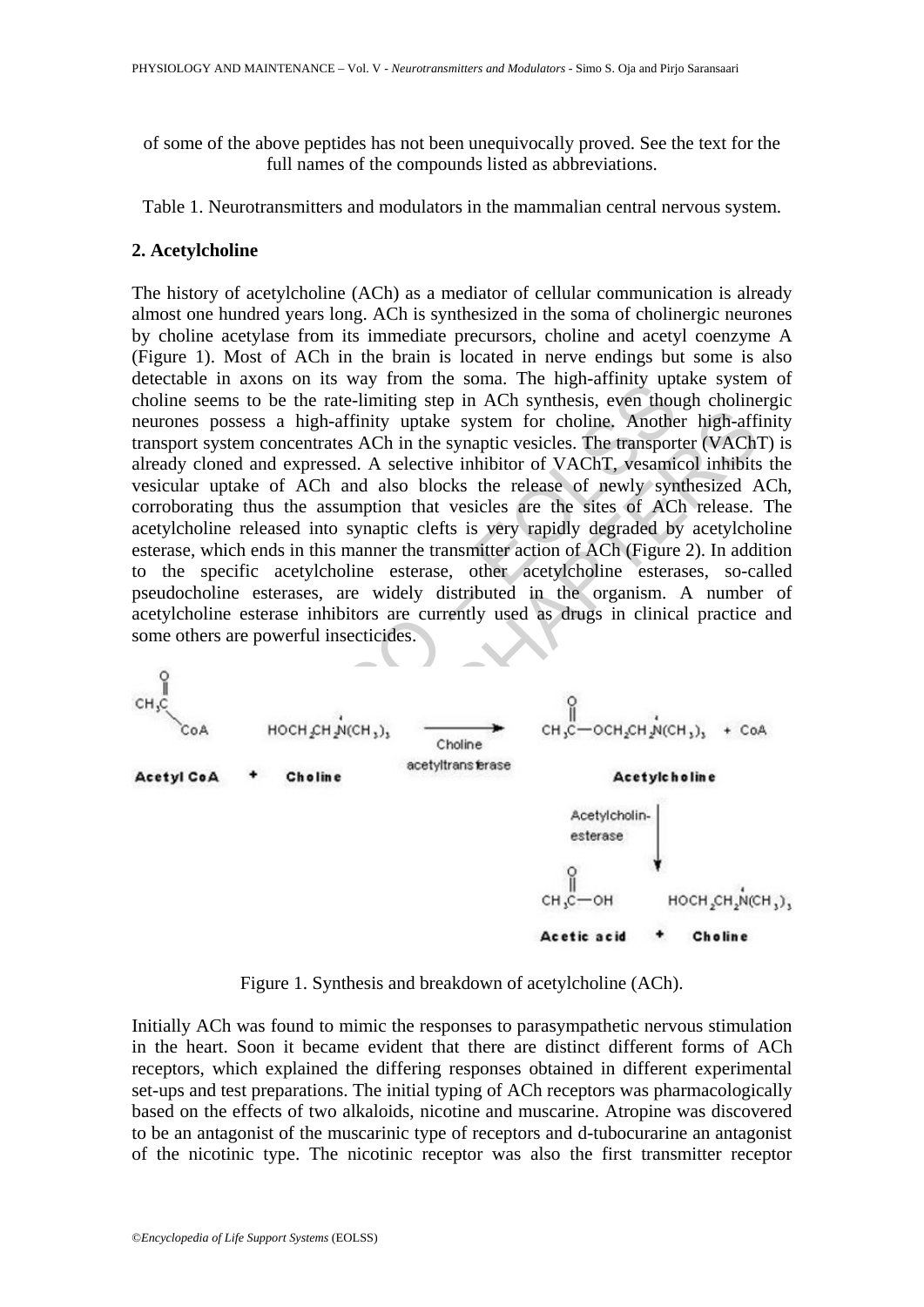purified. Subsequently, the existence of several nicotinic and muscarinic receptors was ascertained. The mature neuronal nicotinic ACh receptor consists of five subunits, two identical  $\alpha$  subunits, and one of each  $\beta$ ,  $\gamma$ , and  $\delta$  subunits, arranged in a nearly symmetric fashion though the cell membrane and surrounding the central ion channel. The binding of ACh to the receptors opens the channel allowing the passage of  $Na<sup>+</sup>$  and other cations, the neuronal nicotinic receptors being prominently permeable to  $Ca^{2+}$ . At present, molecular biology studies through cloning by recombinant deoxyribonucleic acid (DNA) techniques have shown the existence of at least of eight sequences of  $\alpha$ subunits and three sequences of β subunits in nicotinic receptors. The receptors with different subunit combinations endow them the ability to exhibit different sensitivities toward various agonists and antagonists―a phenomenon also commonly shared by other receptor classes.



Figure 2. Turnover of acetylcholine (ACh) in the synaptic region. ACh released from storage vesicles into the synaptic cleft diffuses to its postsynaptic receptors and is then rapidly hydrolyzed by membrane-bound acetylcholine esterase to choline and acetate. The former is taken up into the synaptic terminal by means of choline transporter. Choline molecules are reincorporated into acetylcholine in a reaction catalysed by choline acetylase. The resynthesized acetylcholine is transported back into synaptic vesicles for further use.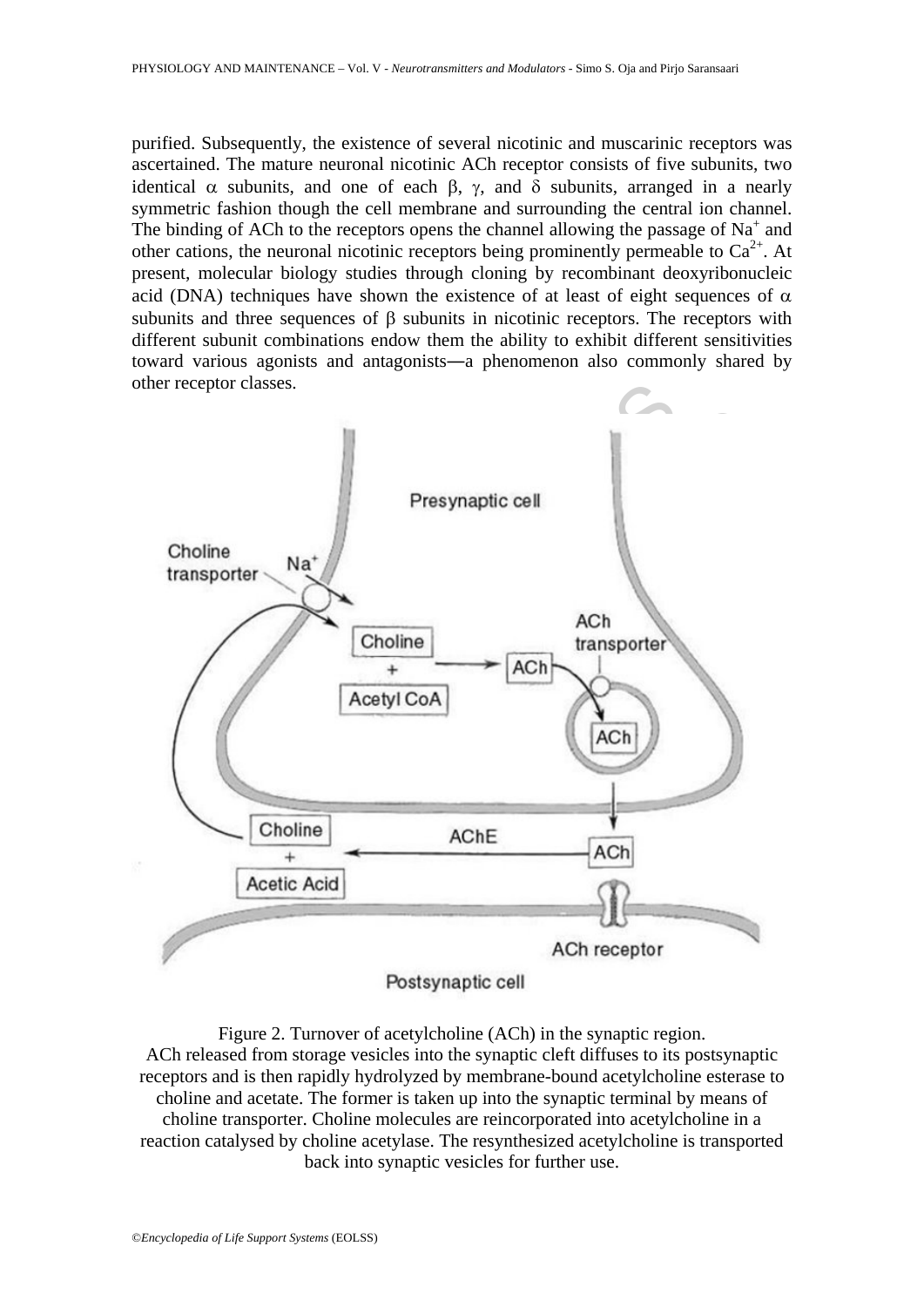In the above manner, the existence of five genes encoding five muscarinic receptors, M1-M5, has been demonstrated. The muscarinic receptor has the ligand recognition site within the outer half of the membrane-embedded part of the receptor glycoprotein and seven membrane-spanning  $\alpha$ -helical domains. The C-terminus is on the intracellular side of the membrane. The receptors are coupled through guanosine triphosphate (GTP) -binding proteins (G-proteins) with several intracellular messenger systems―phospholipase C (PLC), protein kinase C (PKC), inositol-1,4,5-triphosphate  $(IP_3)$ , diacetylglycerol (DAG) and  $Ca^{2+}$ —the actions depending on the receptor type. In this manner the receptors secondarily affect the functions of plasma membrane  $K^+$  and  $Ca<sup>2+</sup>$  channels. Muscarinic receptors are widespread in the central nervous system but nicotinic receptors are scant in the brain. Nicotinic receptors are located predominantly in peripheral ganglia and at neuromuscular junctions in the skeletal muscles. On the other hand, postganglionic parasympathetic transmission is mediated by muscarinic receptors. The muscarinic receptors in the central nervous system are involved in motor control, temperature regulation, cardiovascular regulation and memory. Ach is the endogeneous agonist of both muscarinic and nicotinic receptors.

### **3. Synthesis and Breakdown of Amine Transmitters**

merial gangina and an neuromiscentar junctions in the skeetear in<br>and, postganglionic parasymphetic transmission is mediated<br>rs. The muscarinic receptors in the central nervous system are inv<br>temperature regulation, cardio positive remains the multimorrise communitients of material envolved in methanical continuation in the central nervolos system are involved in metalure regulation, cardiovascular regulation and memory. Ach is us agonist o The catecholamine transmitters, dopamine, norepinephrine and epinephrine, are synthesized from the aromatic amino acid tyrosine (Figure 3). Serotonin (5hydroxytryptamine, 5-HT) is formed from the indole amino acid tryptophan (Figure 4) and histamine from the imidazole amino acid histidine (Figure 5). They are traditionally, though chemically imprecisely, collectively designated as biogenic amines. The first step in five consecutive enzyme reactions, tyrosine hydroxylation, is rate-limiting for the synthesis of dopamine and norepinephrine. In this hydroxylation reaction L-dihydroxyphenylalanine (L-DOPA) is formed (Figure 3). In neurology, L-DOPA is extensively used as a drug in treatment of Parkinsonian patients to compensate for the irreversible loss of dopaminergic nigrostriatal neurons. L-DOPA is decarboxylated by the aromatic L-amino acid decarboxylase to dopamine which is further converted to norepinephrine by dopamine β-hydroxylase and finally to epinephrine by the fifth enzyme phenylethanolamine-*N*-methyl transferase. The presence of these enzymes determines at which step the synthesis stops and which catecholamine transmitter is used in a certain neurone. Of the above enzymes, dopamine β-hydroxylase is tightly bound to the inner surface of aminergic vesicles in nerve endings. Norepinephrine is apparently the only transmitter synthesized within the vesicles. The production of norepinephrine in nerve cells is highly regulated to meet wide variations in neuronal activity. In the few adrenergic neurones in the brain and in the adrenal medullary cells in which epinephrine is formed, norepinephrine first leaves the synaptic vesicles to be methylated by the cytoplasmic enzyme and then taken up again into vesicles.

In the synthesis of 5-HT, tryptophan is first hydroxylated to 5-hydroxytryptophan which is then decarboxylated to 5-HT (Figure 4). As in the synthesis of catecholamines, the first hydroxylation step is rate-limiting. Normally, the hydroxylase is not saturated by tryptophan. Therefore, an increased dietary supply of tryptophan can increase the 5-HT synthesis and content in the brain. Histamine is formed through a direct decarboxylation from its immediate precursor histidine (Figure 5). The decarboxylase appears to be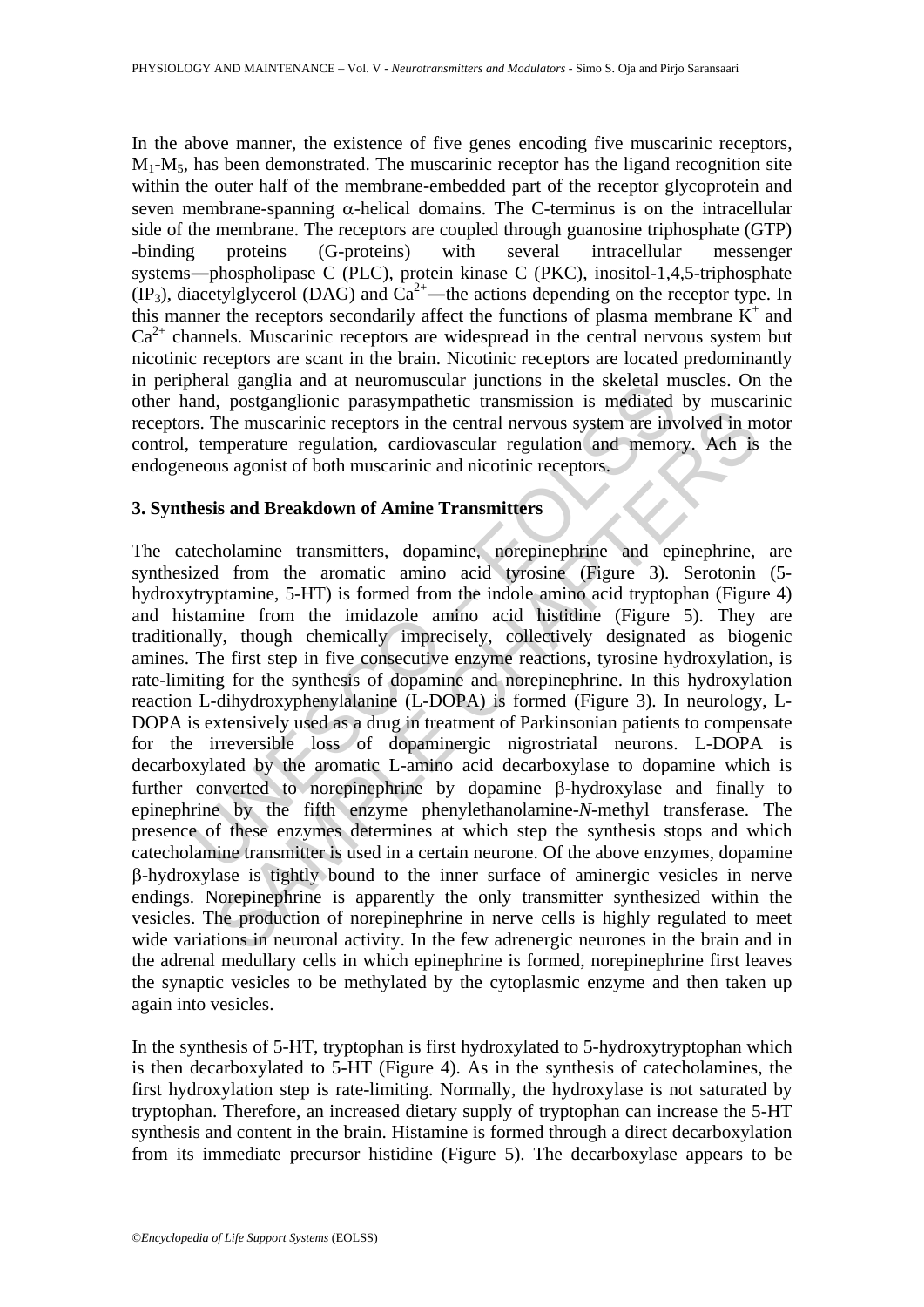characteristic of histaminergic neurones and specific for histidine, differing from the above aromatic L-amino acid decarboxylase.



Figure 3. Synthesis of catecholamine transmitters dopamine, norepinephrine and epinephrine.



Figure 4. Synthesis of 5-hydroxytryptamine (5-HT)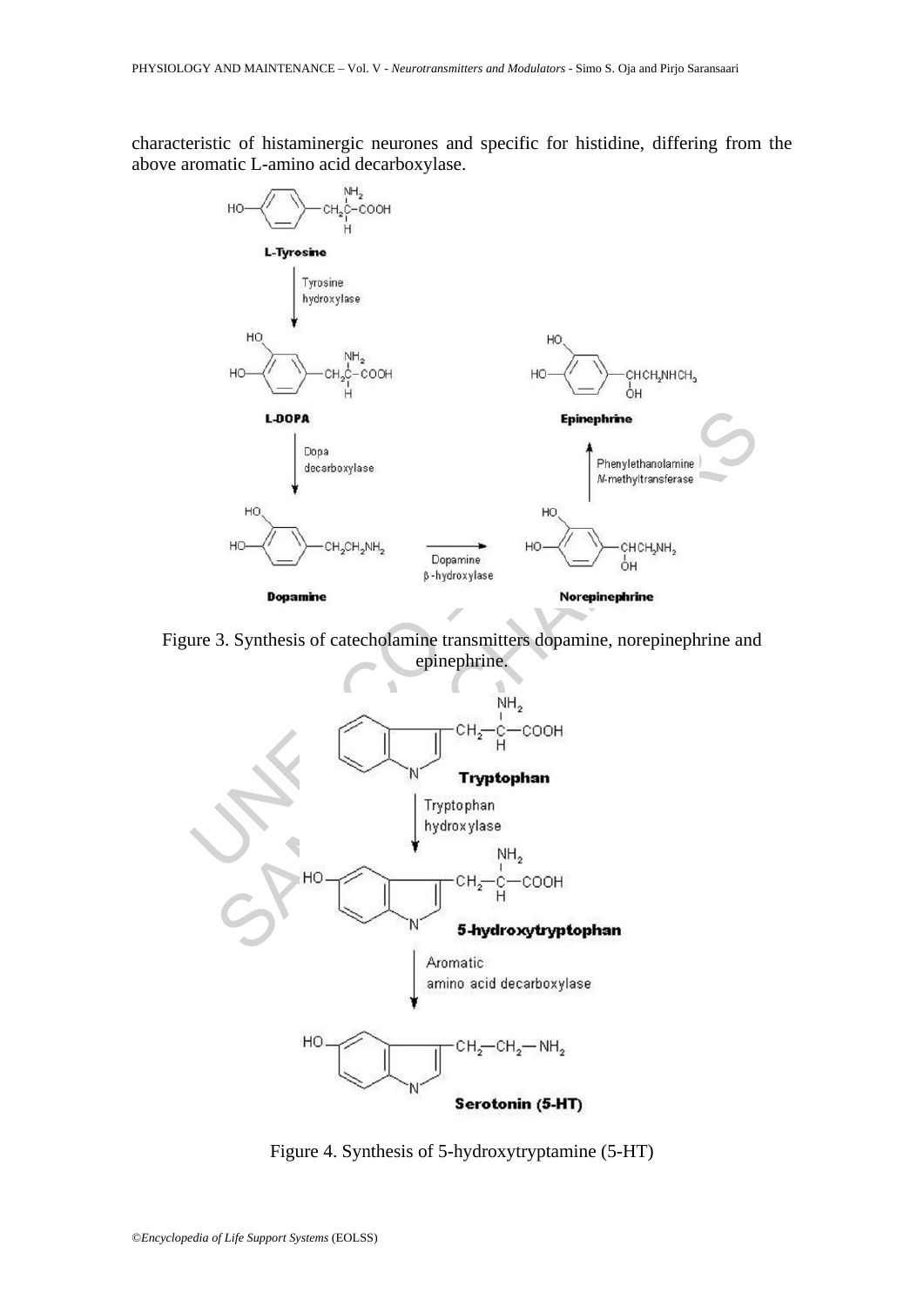

Figure 5. Synthesis of histamine.<br>
Trigure 5. Synthesis of histamine.<br>
C) and 3-methoxytyramine, by monoamine oxidase (MAO) and<br>
and abendency (COMT), respectively. The former metabolite is<br>
and the latter oxidatively deam Figure 5. Synthesis of histamine.<br>
is metabolized to inactive metabolites, 3,4-dihydroxyphenylace<br>
and 3-methoxytyramine, by monoamine oxidase (MAO) and catecho<br>
sferase (COMT), respectively. The former metabolite is methy Dopamine is metabolized to inactive metabolites, 3,4-dihydroxyphenylacetate (DOPAC) and 3-methoxytyramine, by monoamine oxidase (MAO) and catechol-Omethyltransferase (COMT), respectively. The former metabolite is methylated by COMT and the latter oxidatively deaminated by MAO to yield in both cases another important metabolite, homovanillate (HVA). The rates of formation of DOPAC and HVA are generally used as indicators of the rate of dopamine breakdown, providing in this manner an insight into the turnover of dopamine in the brain. The catabolism of epinephrine and norepinephrine mimic that of dopamine. Both COMT and MAO participate in their breakdown. MAO and COMT are widely distributed throughout the body, but in nerve endings MAO is the enzyme responsible for the breakdown synaptic catecholamines due to the absence of COMT from these organelles. Consequently, the primary breakdown product of synaptic norepinephrine is 3,4-dihydroxymandelic aldehyde that is then readily converted to 3,4-dihydroxymandelate and 3,4 dihydroxyphenylglycol. The most part of hormonal epinephrine and norepinephrine is O-methylated by COMT, however, and the rates of O-methyl derivatives can be used as indicators of the peripheral secretion of epinephrine and norepinephrine. 5-HT is inactivated by MAO to form 5-hydroxyindoleacetate (5-HIAA), and its appearance is used as an indicator of 5-HT metabolism. Two isozymes of MAO, MAO-A and MAO-B, have been identified. MAO-A preferentially deaminates norepinephrine and 5-HT, whereas MAO-B shows a wide spectrum of activity towards phenylethylamines. At present, MAO-B inhibitors are used as adjuncts together with L-DOPA to treat Parkinsonism or as monotherapy in mild cases during the early course of the disease. There are again two pathways for the catabolism of histamine, either oxidative deamination by diamine oxidase (histaminase) to imidazoleacetate or N-methylation by histamine-N-methyltransferase to methylhistamine that is then oxidised by MAO to methylimidazoleacetate. All the above metabolites of these strongly neurally active amines are biologically inactive.

The cytosolic concentrations of catecholamines are normally very low, since catecholamines are rapidly degradated by MAO. After the cytosolic steps of synthesis, dopamine and the norepinephrine precursor are vividly taken up into the storage vesicles in which the concentration of catecholamines is of the order of 0.5 M. The cloned vesicular amine transporters have been shown to possess apparently 12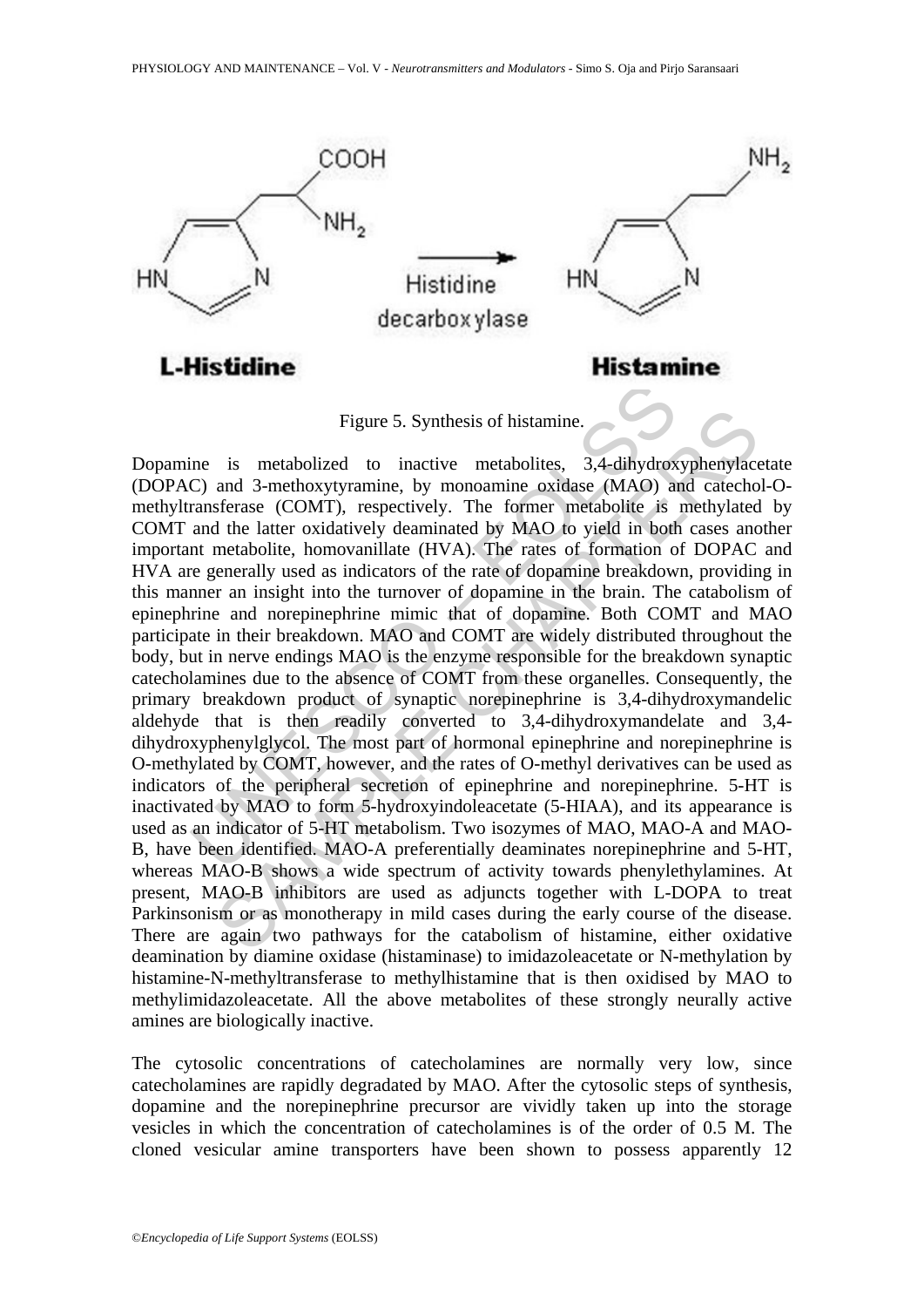transmembrane domains. The vesicular uptake can be blocked by reserpine since the vesicular transporter (VMAT2) has a high affinity for this drug which profoundly depletes endogenous catecholamines *in vivo*. Normally, efficient regulatory mechanisms tend to keep the catecholamine contents in nerve endings relatively constant in spite of marked changes in the activity of neurones. Catecholamines released into synaptic clefts after impinging stimulation are taken up into the nerve endings. The saturable uptake conforming Michaelis kinetics is mediated by transporters located in neuronal plasma membranes. The cloned norepinephrine and dopamine transporters seem to be separate entities with 11 to 13 transmembrane domains but belonging to the large family of neurotransporters. One part of the catecholamines taken up is then degradated in the cytosol but a major part is accumulated into synaptic vesicles for future reuse.

# **4. Dopamine**

mine<br>
(a) two dopamine receptors (D1 and D2) were identified. The form<br>
Ilate and the latter to inhibit adenylyl cyclase. Recently, several<br>
aracterized and their amino acid sequences determined. Subtype<br>
the original D1-l The section of the latter to inhibit adenylyl cyclase. Recently, several subtypes is eard the latter to inhibit adenylyl cyclase. Recently, several subtypes Detectrized and their amino acid sequences determined. Subtypes D Initially, two dopamine receptors (D1 and D2) were identified. The former were shown to stimulate and the latter to inhibit adenylyl cyclase. Recently, several subtypes have been characterized and their amino acid sequences determined. Subtypes D1 and D5 exhibit the original D1-like activity and subtypes D2S/D2L, D3 and D4 the D2-like activity. All identified dopamine receptors are thus coupled to G-proteins. They contain seven hydrophobic domains, an intracellular C-terminus and an extracellular Nterminus. The distribution of different dopamine subtypes varies within the brain and their sensitivity to drugs and affinity for dopamine is not similar. Over-activation of dopamine receptors has been implicated in psychotic disorders and the efficacy of antipsychotic drugs thought to be mediated through their antagonism at these receptors.



#### **Bibliography**

- - -

Barañano D.E., Ferris C.D. and Snyder S.H. (2001). Atypical neural messengers. *Trends in Neuroscience*  24, 99-105. [A short up-to-date review on nitric oxide and carbon monoxide as transmitters. A good bibliography.]

Barnard E.A., Skolnick P., Olsen R.W., Mohler H., Sieghart W., Bissio, G., Braestrup C., Bateson A.N. and Langer S.Z. (1998). Subtypes of  $\gamma$ -aminobutyric acid<sub>A</sub> receptors: classification on the basis of subunit structure and receptor function. *Pharmacological Reviews* 50, 291-313. [A thorough review on ionotropic GABA receptors.]

Bear M.F., Connors B.W. and Paradiso M.A. (2001). Chapter 6, neurotransmitter systems. *Neuroscience. Exploring the Brain*, 2<sup>nd</sup> edn, pp. 130-162, Lippincott Williams & Wilkins, Philadelphia. [A concise and easy-to-read text on synaptic transmitters.]

Caulfield M.P. and Birdsall N.J.M. (1998). Classification of muscarinic acetylcholine receptors. . *Pharmacological Reviews* 50, 279-290. [A review of ACh receptors in the central nervous system with an extensive reference list.]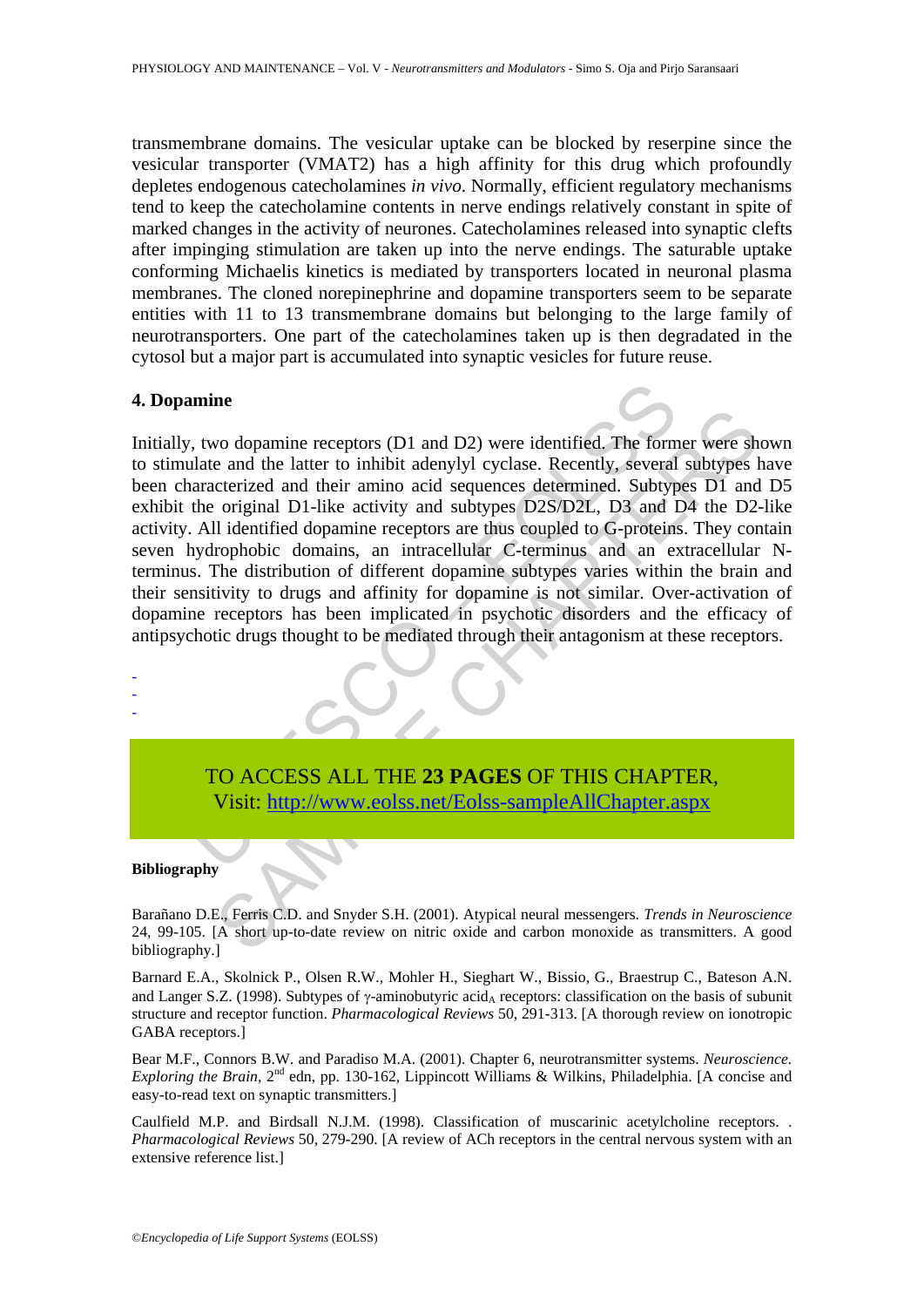Cherubini E. and Conti F. (2001). Generating diversity at GABAergic synapses. *Trends in Neuroscience*  24, 156-162. [How can the GABAergic neurotransmitter system generate so diverse physiological effects and show differing responses to pharmacological agents?]

Fields R.D. and Stevens B. (2000). ATP: an extracellular signaling molecule between neurons and glia. *Trends in Neuroscience* 23, 625-633. [A review on ATP with an emphasis on the cross-talk between neurones and glia.]

van Hooft J.A. and Vijverberg H.P.M. (2000). 5-HT<sub>3</sub> receptors and neurotransmitter release in the CNS: a nerve ending story? *Trends in Neuroscience* 23, 605-610. [A description of the structure and function of 5-HT<sub>3</sub> receptors and a critical evaluation of their role in neurotransmitter release.]

Kandel E.R., Schwartz J.H. and Jessell T.M. (eds) (2000). Chapter 10, pp. 175-186, overview of synaptic transmission (Kandel E.R. and Siegelbaum S.A.) and chapter 15, pp. 280-297 neurotransmitters (Schwartz J.H.), *Principles of Neural Science*, 4<sup>th</sup> edn, McGraw-Hill, New York. [These chapters characterise in a concise manner functions of different neurotransmitter systems.]

Nusbaum M.P., Blitz D.M., Swensen A.M., Wood D. and Marder E. (2001). The roles of co-transmission in neural network modulation. *Trends in Neuroscience* 24, 146-154. [An assessment of the role of neurotransmitter co-release in neuromodulation.]

Ogawa S, Kamiya H. and Tsuzuki K. (1998). Glutamate receptors in the mammalian central nervous system. *Progress in Neurobiology* 54, 582-618. [A thorough review on the receptors of excitatory amino acid transmitters.]

Sealfon S.C. and Oleanow C.W. (2000). Dopamine receptors: from structure to behavior. *Trends in Neuroscience* 23 (10 suppl), S34-S40. [A review on dopamine receptors and an evaluation of their behavioural influences.]

ise in a concise manner functions of different neurotransmitter systems.]<br>
M.P., Blitz D.M., Swensen A.M., Wood D. and Marder E. (2001). The roles neurotroch modulation. Trends in Neuroscience 24, 146-154. [An assessme<br>
si P., Blitz D.M., Swensen A.M., Wood D. and Marder E. (2001). The roles of co-transmit<br>revork modulation. *Trends in Neuroscience* 24, 146-154. [An assessment of the ro<br>ter co-release in neuromodulation.]<br>terms in Neurobiolo Siegel G.J., Agranoff B.W., Albers R.W., Fisher S.K. and Uhler M.D. (eds) (1999). Chapter 10, pp. 191- 212; synaptic transmission and cellular signalling: an overview (Holz R.W. and Fisher S.K.); chapter 11, pp. 213-242, acetylcholine (Taylor P. and Brown J.H.); chapter 12, pp. 243-262, catecholamines (Kuhar M.J., Couceyro P.R. and Lambert P.D.); chapter 13, pp. 263-292, serotonin (Frazer A. and Hensler J.G.); chapter 14, pp.293-314, histamine (Hough L.B.); chapter 15, pp. 315-334, glutamate and aspartate (Dingledine R. and McBain C.J.); chapter 16, pp. 335-346, GABA and glycine (Olsen R.W. and DeLorey T.M.); chapter 17, pp. 347-362, purinergic systems (Linden J.M.); and chapter 18, pp. 363-382, peptides (Mains R.E. and Eipper B.A.), *Basic Neurochemistry: Molecular, Cellular and Medical Aspects*,  $6<sup>th</sup>$  edn, Lippincott-Raven, Philadelphia-New York. [These book chapters describe in detail the functions of different neurotransmitters and modulators. An emphasis is on the molecular biology of transmitter receptors and transporters.]

Walters J.R., Ruskin D.N., Allers K.A. and Bergstrom D.A. (2000). Pre- and postsynaptic aspects of dopamine-mediated transmission. *Trends in Neuroscience* 23 (10 suppl), S41-S47. [A short review on the physiological and pharmacological aspects of dopaminergic neurotransmission.]

#### **Biographical Sketches**

**Simo S. Oja,** MD, MScD, PhD, ML, Professor in Biomedical Sciences (physiology), University of Tampere, Director of Tampere Brain Research Center, and Docent in Biochemistry, University of Oulu, Finland.

Born in 1939 in Kärkölä, Finland. Master of Science (MSc) 1962, Medical Doctor (MD) 1964, Licentiate in Philosophy (PhL) 1965, Doctor of Philosophy (PhD) 1966, Doctor of Medical Sciences (MScD) 1967 (all in University of Helsinki), and Master of Civil and Criminal Law (ML) 1988 (University of Turku).

Research Associate in Biochemistry 1960 (University of Helsinki), Research Associate in Physiology 1961-1963 (University of Helsinki), Postdoctoral Fellow in Physiology and Biophysics 1963 (University of Kentucky, KY, USA) Research Associate and Junior Research Fellow 1964-1966 (Academy of Finland, Medical Research Council), Associate Professor in Biochemistry 1966-1971 (University of Oulu), Senior Research Fellow 1971-1972 (Academy of Finland, Research Council for Sciences), Docent in Biochemistry since 1971 (University of Oulu), Professor in Biomedical Sciences (medical biochemistry) 1972 (University of Tampere), Professor in Biomedical Sciences (physiology) since 1973 (University of Tampere), and Director of Brain Research Center since 1990 (University of Tampere).